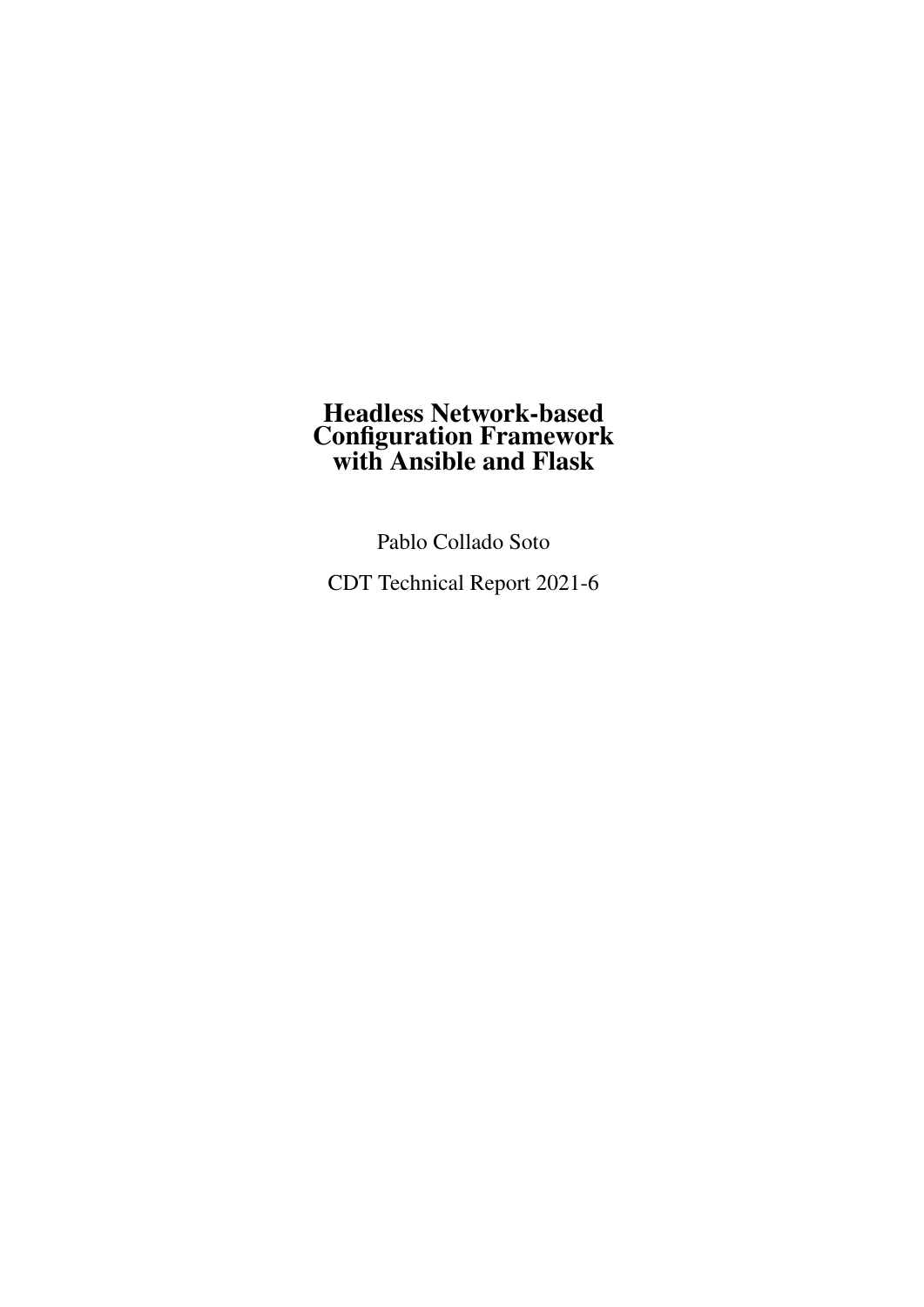# **Contents**

| 1              | <b>Introduction</b>                                                                                                                                                                                                     | $\overline{2}$       |
|----------------|-------------------------------------------------------------------------------------------------------------------------------------------------------------------------------------------------------------------------|----------------------|
| $\overline{2}$ | <b>Definitions</b>                                                                                                                                                                                                      | $\overline{2}$       |
| 3              | <b>Getting the code</b>                                                                                                                                                                                                 | 3                    |
| 4              | <b>System components</b><br>Ansible<br>4.1                                                                                                                                                                              | 3<br>3               |
|                | 4.1.1<br>4.2<br>4.2.1                                                                                                                                                                                                   | 6<br>6<br>6          |
|                | 4.2.2<br>4.3                                                                                                                                                                                                            | $\overline{7}$<br>7  |
| 5              | <b>System logic and flow</b>                                                                                                                                                                                            | 10                   |
|                | 5.1<br>Triggering the configuration $\ldots \ldots \ldots \ldots \ldots \ldots \ldots \ldots$<br>5.2<br>5.3<br>Server request processing $\ldots \ldots \ldots \ldots \ldots \ldots \ldots \ldots \ldots \ldots$<br>5.4 | 11<br>11<br>11<br>11 |
| 6              | Server endpoints: adding new configurations                                                                                                                                                                             | 11                   |
| 7              | <b>Testing new playbooks</b>                                                                                                                                                                                            | 13                   |
| 8              | <b>Closing thoughts</b>                                                                                                                                                                                                 | 14                   |

# Listings

| $\overline{3}$ | Provisioning server unit file. $\ldots \ldots \ldots \ldots \ldots \ldots \ldots \ldots \ldots \ldots$ |  |
|----------------|--------------------------------------------------------------------------------------------------------|--|
| $\overline{4}$ |                                                                                                        |  |
| 5              |                                                                                                        |  |
| -6             |                                                                                                        |  |
|                |                                                                                                        |  |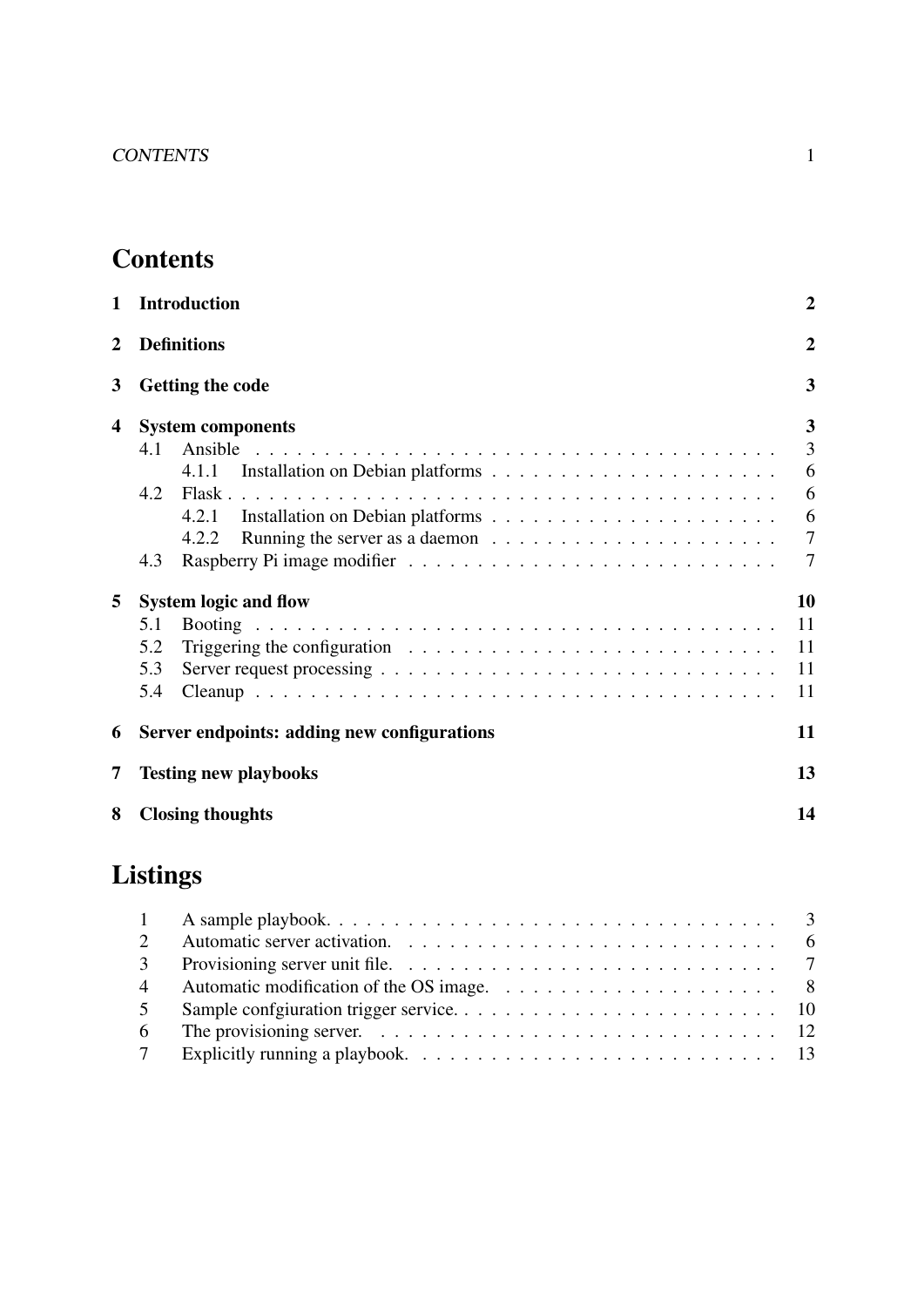### <span id="page-2-0"></span>1 Introduction

Configuration management refers to the field concerned with handling the configuration of a collection of devices. By configuration we are referring to aspects such as the services a given system is running as well as the settings used to run said service.

As the number of elements in a system grows, configuration management becomes increasingly complex. We then need to find a way of tackling this complexity so that the time it takes to get a system up and running is as short as possible. We also need to address service faults and the reconfiguration of nodes in a timely manner. Whilst all of these procedures may be manually taken care of by an administrator, doing so is a rather error prone process with a very low work throughput.

With computing offering facilities that are applicable to more fields with each passing day, we have seen cheap, headless systems such as the *Raspberry Pi* single board computer rise in popularity. These systems are capable of running a full-fledged linux-based system, which means they can leverage all the existing tools and systems targeting that platform. These boards are used at the *Yebes Astronomical Observatory* for controlling several modules in the reception chains for radio-telescopes thanks to in-house software. The number of boards has been steadily growing, which puts a burden on those in charge if configuring new additions. Our system tries to automate the deployment of new controllers in terms of software without the need of any human intervention whatsoever.

What's more, the *Yebes Astronomical Observatory* develops technology for other sites. This system can ease the effort needed by external staff to configure new equipment, thus making *Yebes's* technology a bit more attractive.

In order to accomplish its goal, our system orchestrates automation tools such as [Ansible](https://www.ansible.com/) with auxiliary services. These technologies work in consonance in an effort to provide a framework that's capable of automating the deployment and provisioning of new systems at the *Yebes Astronomical Observatory*.

### <span id="page-2-1"></span>2 Definitions

In order to ensure the following discussion is easy to follow we'll define several terms that might not be well known by the reader:

• **Daemon**: Program running on a machine that's not intended to process user input directly. Daemons are the implementation of services as pervasive as HTTP Servers or SSH Servers for instance. They will usually read a configuration file when starting so that they make the predefined configuration effective and dump output to a *log file* we can later consult. These daemons are commonly managed by the *system daemon* (*systemd*) on linux-based systems.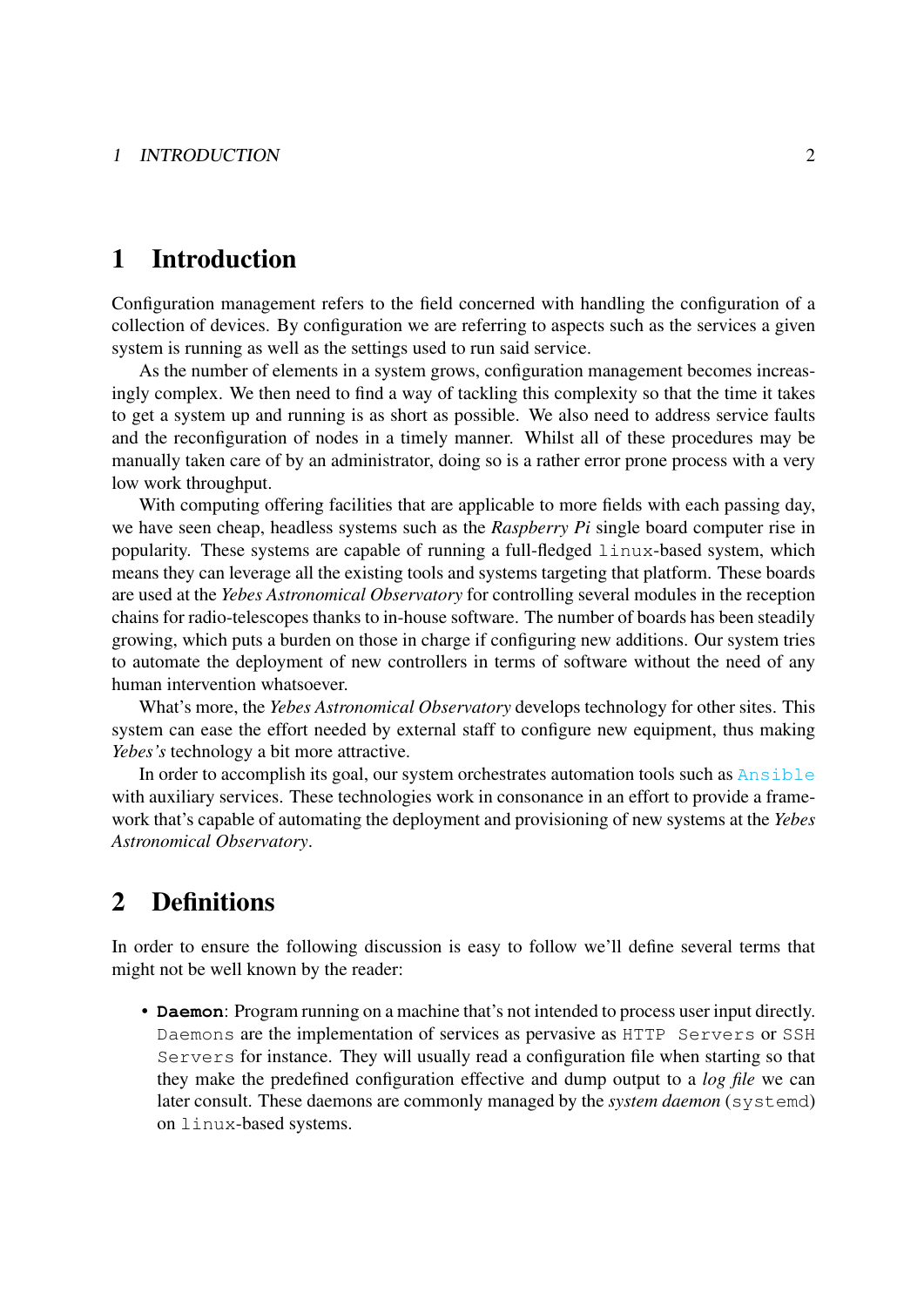### <span id="page-3-0"></span>3 Getting the code

Even though we have included most of the framework's components as listings on the document, one can browse the entire codebase (which contains additional documentation) and gain access to any desired resources at the [RaspberryPi Provisioning Group](http://git.oan.es/rpi-provisioning) on the git.oan.es server.

### <span id="page-3-1"></span>4 System components

As stated in the report's introduction, our system is composed by several independent software services. We'll now describe each of them to provide the background needed to tackle the rest of the document.

#### <span id="page-3-2"></span>4.1 Ansible

Ansible is the backbone of our system. It is a *configuration automation tool* that'll let us configure new and existing systems over a network connection. Ansible is based on the classic *client-server* architecture. We differentiate between a *controller* and one or several *targets*. Their roles are:

- *Controller*: The machine acting as the controller will configure one or several targets over a network connection. Ansible's default workflow is having the controller initiate the configuration of the targets, that is, the controller is the one bootstrapping the configuration.
- *Target*: These machines are the ones we'll apply a given configuration on. The needn't have any dependencies installed for ansible to act on them. This alleviates a lot of preliminary efforts and enables a truly headless configuration.

The configurations ansible is to apply on targets are defined by means of a *playbook*. A *playbook* is a simple text file with a YAML syntax that defines the tasks the controller is to run against the targets. These tasks can be grouped into *roles* and each of these *roles* can run against different sets of targets too.

The following snippet portrays a simple *playbook* along with several caveats:

```
1 - - -2 # The targets to run the playbook against.
3 # This MUST be left as is for headless provisioning
4 - hosts: all
5
6 # The user that'll make the changes in the remote system.
7 # As we are targeting RPis this will usually be 'pi'
8 remote_user: pi
9
10 # Method to use when privilege escalation is needed for a
11 # given task
12 become_method: sudo
13
```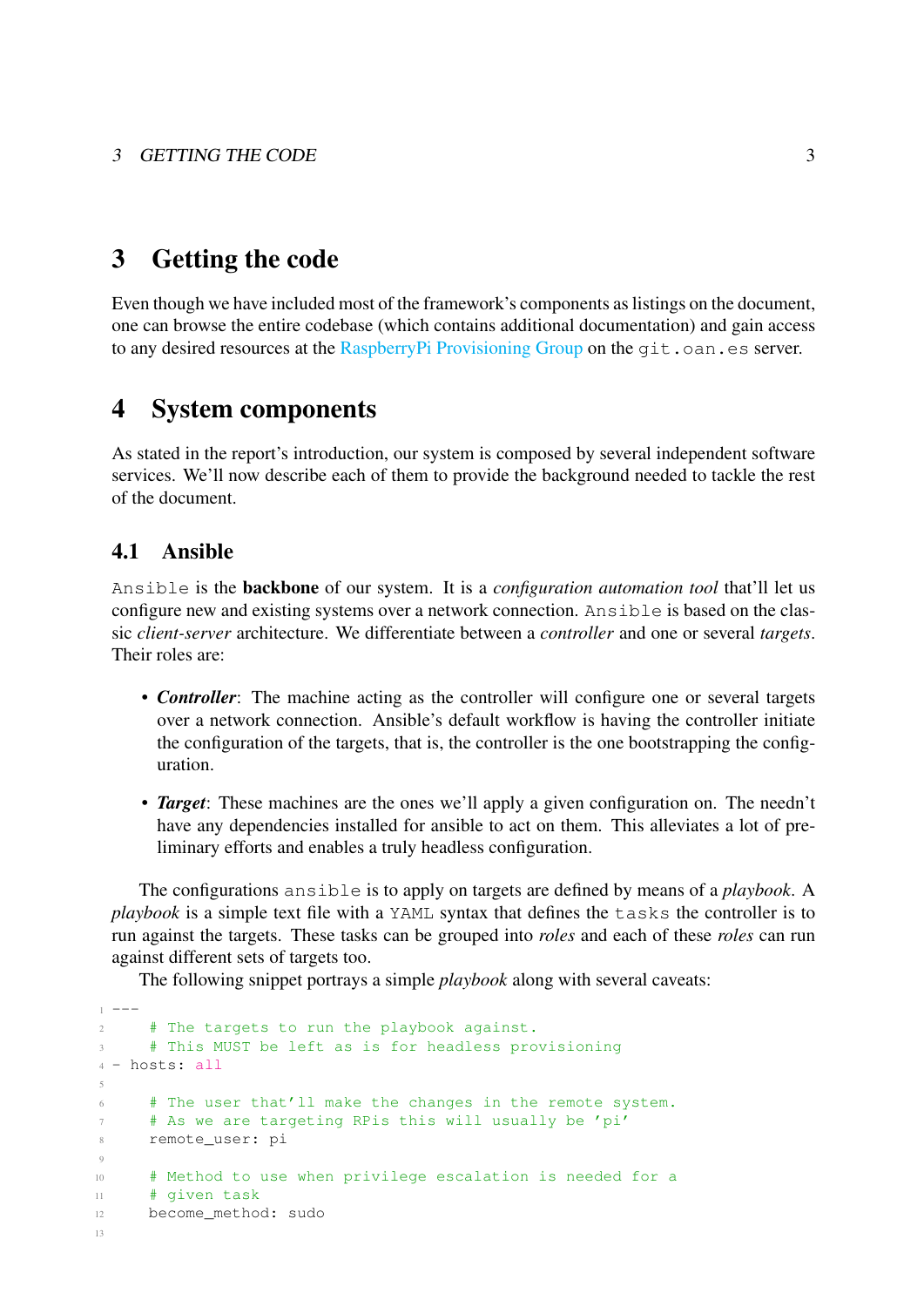```
14 # These variables can be use elsewhere in the document by including
15 # their name between double curly braces ({{}}). Note both
16 # 'services' and 'dependencies' are lists instead of simple
17 # variables.
18 vars:
19 # URL to pull the deployment files from.
20 repo_url: "http://git.oan.es/rpi-provisioning/test.git"
2122 # Path where the files will be deployed.
23 repo_path: "/home/pi/deployment"
2425 # Services we are to enable.
26 services:
27 - pcalcontrol.service
28 - peltiercontrol.service
2930 # Packages we need for the deployment of services and
31 # for the deployed software.
32 dependencies:
33 - qit34 - python-netifaces
35 - python-serial
36
37 # List of tasks to run against the chosen target
38 tasks:
39 # Note '{{}}' need to be surrounded by quotes when they are
40 # the first character in a line.
41 - name: Update the APT repositories and install dependencies
42 apt:
43 name: "{{ dependencies }}"
44 update_cache: yes
45 become: yes
46
47 - name: Pull the current repository with the latest changes
48 git:
49 repo: "{{ repo_url }}"
50 dest: "{{ repo_path }}"
51 depth: '1'
52 version: main
53
54 # This task leverages a loop to run for several target services.
55 # The loop parameter will iterate over the 'services' variable
56 # we defined before and on each iteration, 'item' will evaluate
57 # to the current service file.
58 # The become parameter allows this task to be run with privileges,
59 # something that's needed for installing new services.
60 - name: Link the unit files so that systemd picks them up
61 file:
62 src: "{{ repo_path }}/{{ item }}"
63 dest: /etc/systemd/system/{{ item }}
64 owner: root
65 group: root
66 state: link
```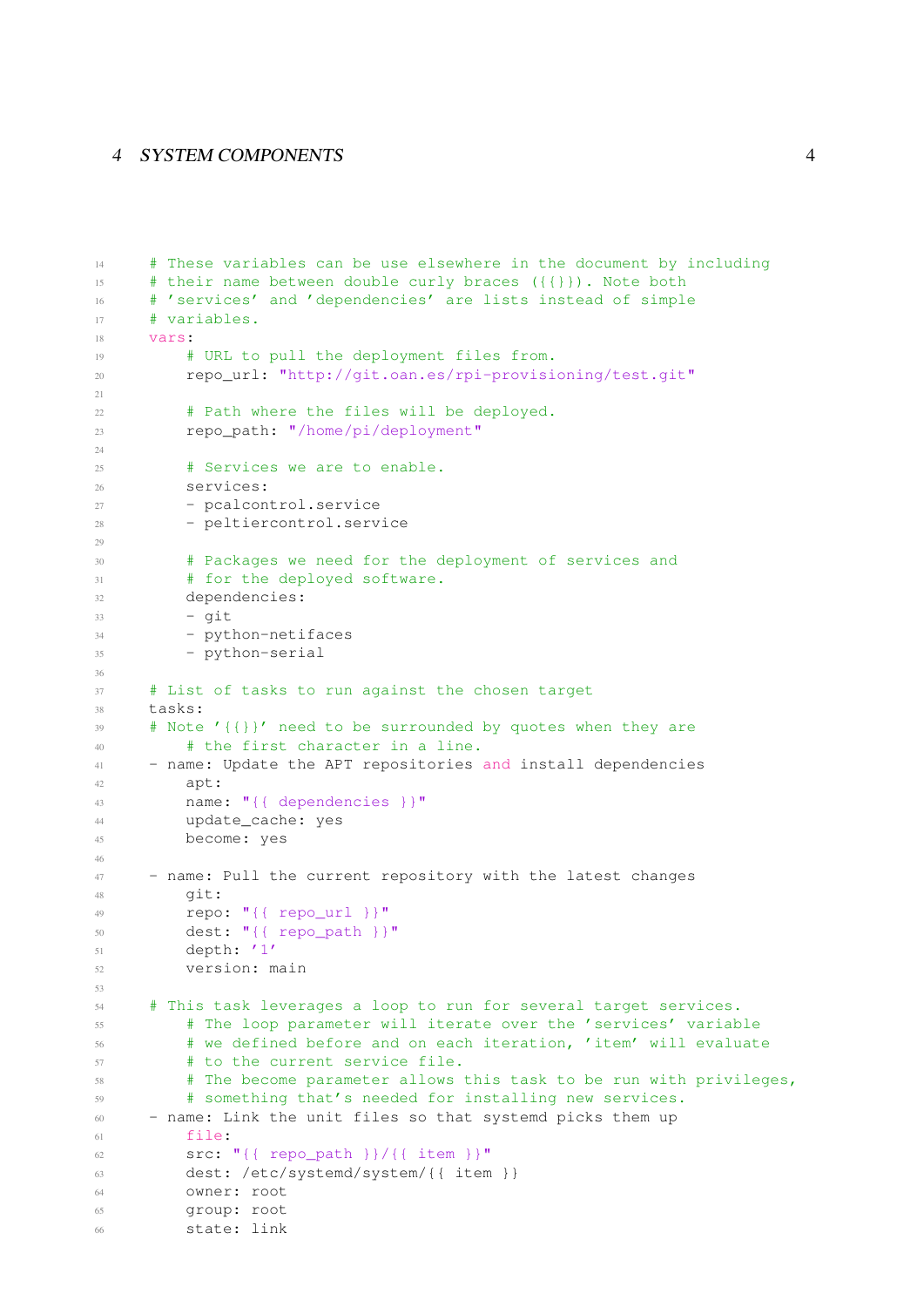```
67 mode: "0644"
68 follow: no
69 loop: "{{ services }}"
70 become: yes
71
72 - name: Make systemd pick up the new unit files
73 systemd:
74 daemon_reload: yes
75 become: yes
76
77 - name: Enable and start the services
78 systemd:
79 name: "{{ item }}"
80 state: started
81 enabled: yes
82 loop: "{{ services }}"
83 become: yes
84
85 - name: Disable the provisioning request service
86 systemd:
87 name: request_provisioning.service
88 state: stopped
89 enabled: no
90 become: yes
```
#### Listing 1: A sample playbook.

The example we have provided on listing [1](#page-3-3) is rather simplistic when compared with all the functionality provided by *playbooks*. However, given the configurations engineers are usually to deploy, it adapts quite well to the needs of the staff and should accommodate most use cases with minor tweaks.

Ansible will leverage SSH to log into targets and configure them. That's why the best approach to design a truly headless system is to add the server's *public SSH key* to each of the target's *authorized keys* file under /.ssh/authorized\_keys. That way we'll avoid the server depending on us accepting a connection to a new unknown machine: everything will instead work seamlessly. This key is added to targets through an image modification process as we'll see on a later section treating that particular topic.

If there is one thing to love about ansible is its magnificent documentation which can be found [here.](https://docs.ansible.com/ansible/latest/index.html) One can query all the available modules on this portal as well as the parameters they accept and how they behave. One can also look into more advanced functionality offers regarding privilege escalation and *playbook* testing, among others. We do want to warn the reader about how "strict" the YAML syntax can be. We encourage anybody writing a *playbook* to be extra vigilant with the indentation and that they use spaces instead of tab characters (

t). We also recommend using a text editor capable of rendering the document's white space so that one can verify to be respecting the format. The error messages regarding format are rather cryptic and hard to debug, so it's better to try and avoid them altogether.

We'll revisit some of ansible's capabilities later on when we delve deeper into our system's architecture.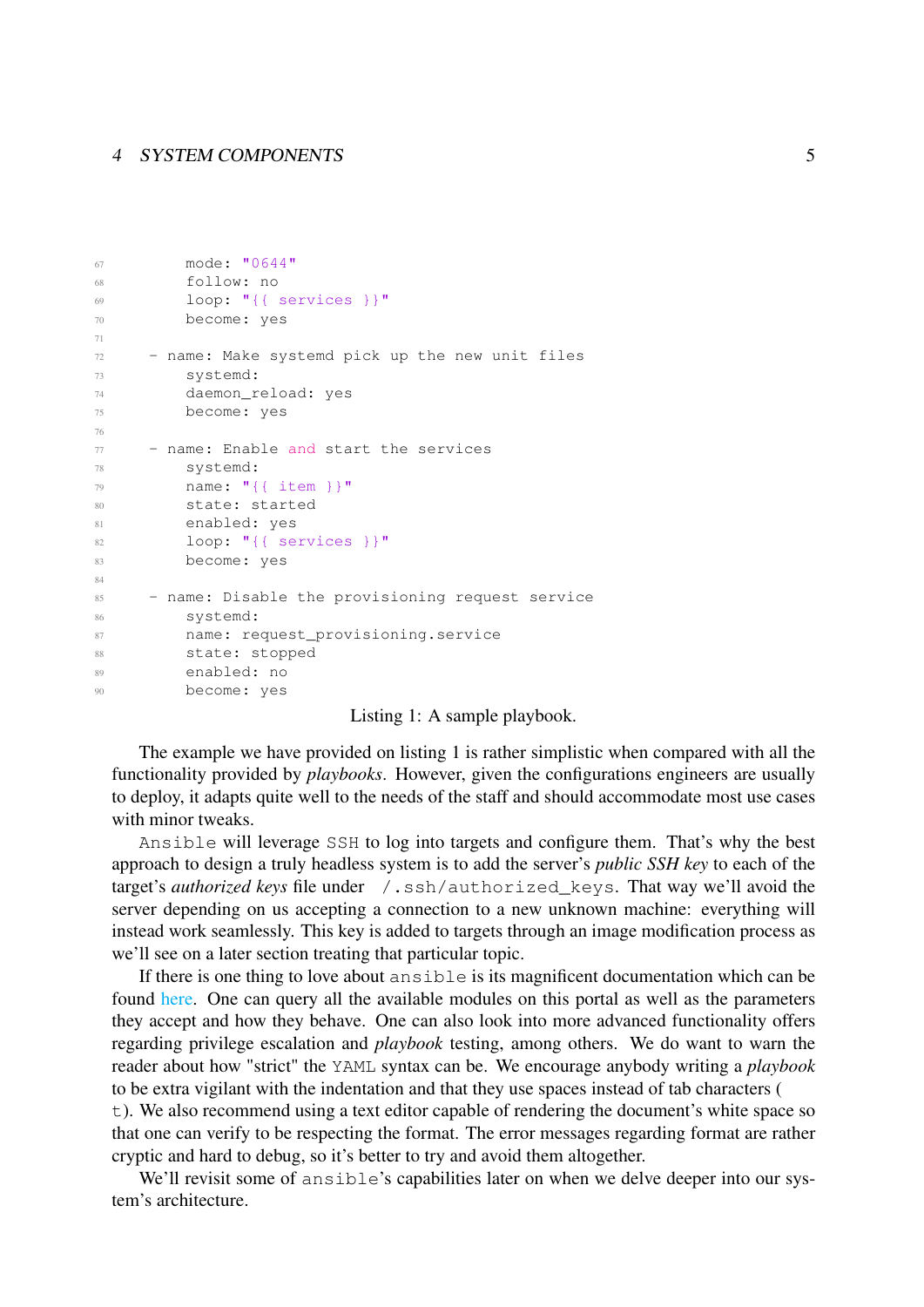#### <span id="page-6-0"></span>4.1.1 Installation on Debian platforms

Installation on *debian* based systems is just a matter of running sudo apt update && sudo apt  $-y$  install ansible. This will provide us with the ansible-playbook command, which is the one we'll use to trigger a playbook against a target automatically.

#### <span id="page-6-1"></span>4.2 Flask

Flask advertises itself as a *micro web framework* that enables a user to write web applications using the *python* language. We'll be using flask to implement an HTTP server that'll listen for requests and trigger an ansible *playbook* against the client who made the request.

We find then that flask will play a small but crucial role in the overall system. We will be using it in a somewhat "unorthodox" way in the sense that we won't be providing a regular HTTP server offering web pages to users: we'll instead be implementing an HTTP interface that configuration targets can employ to trigger their own configuration.

Flask's documentation page can be found [here.](https://flask.palletsprojects.com/en/1.1.x/) It's got way more information than what we really need to know, but it could prove to be useful should the provisioning server need to be augmented in the future.

#### <span id="page-6-2"></span>4.2.1 Installation on Debian platforms

Just like with ansible installing flask on a system-wide level can be accomplished with sudo apt update  $&\&$  sudo apt -y install python3-flask. We have decided to instead run flask on a *python3* virtual environment so that the flask installation is isolated from the rest of the system. We carry our the entire procedure automatically through the launch\_provisioning\_server.sh script which we include on listing [2.](#page-6-3)

```
1 #!/bin/bash
\overline{2}3 # If the virtual environment doesn't exist create it
     # and install flask right away. Otherwise
5 # source the existing virtual environment.
6 if ! -d fenv ]7 then
8 echo "Creating the fenv virtual environment"
9 python3 -m venv fenv
10
11 echo "Activating the fenv virtual environment"
12 source fenv/bin/activate
13
14 echo "Installing flask..."
15 python3 -m pip install flask
16 else
17 echo "Activating the fenv virtual environment"
18 source fenv/bin/activate
19 fi
2021 # We tell flask we are running in a development environment
22 # so it doesn't complain!
```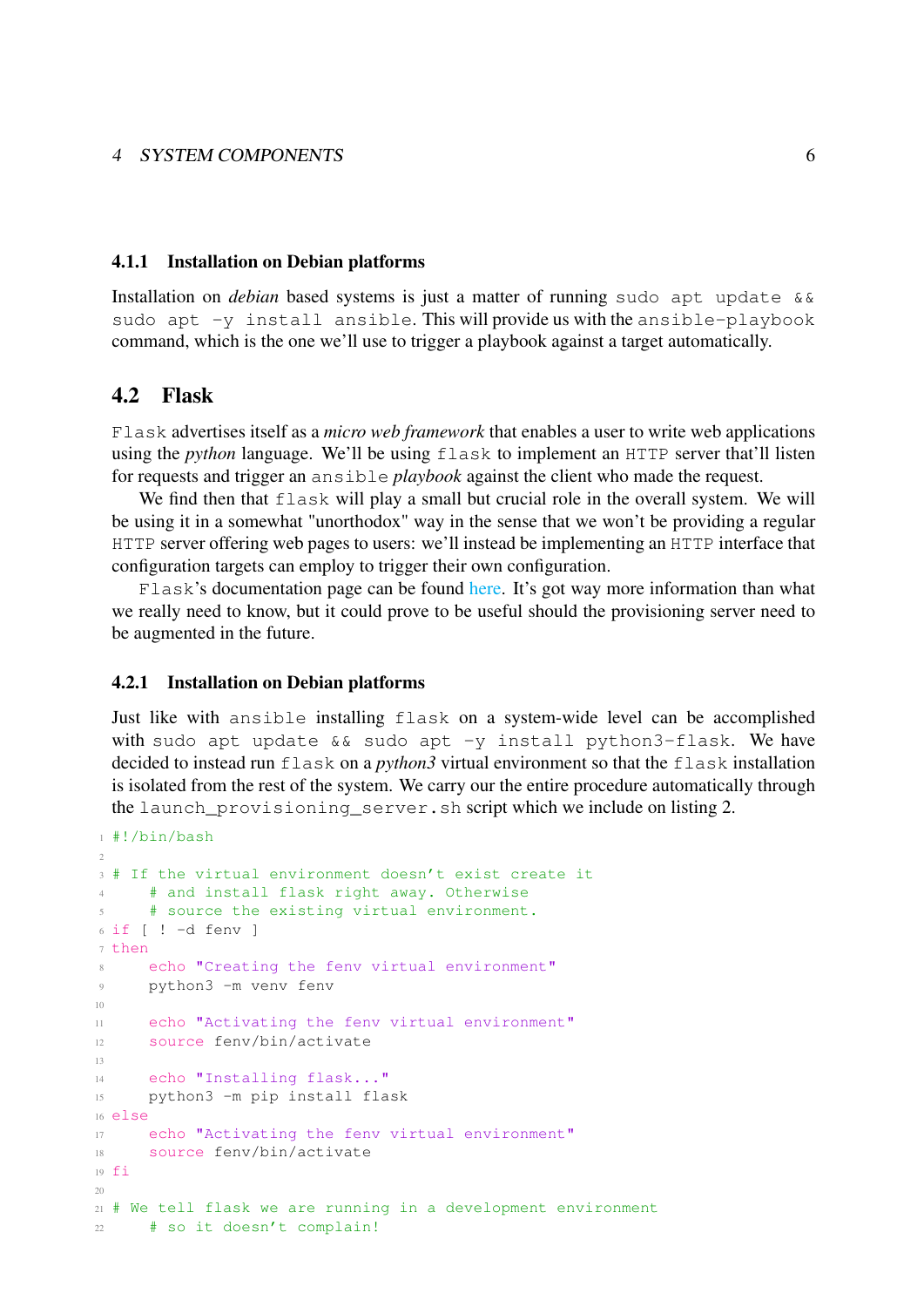```
23 echo "Running the provisioning server"
24 FLASK_ENV=development python3 ./provisioning_server.py
```
Listing 2: Automatic server activation.

#### <span id="page-7-0"></span>4.2.2 Running the server as a daemon

We have also written a unit file letting the flask server run as a *daemon* controlled by systemd. We are including it on listing [3.](#page-7-2) It currently runs the provisioning server within a virtual environment, but could easily be adapted to run it together with a system-wide installation. Installing the file is just a matter of running sudo cp <flask\_unit\_file> /etc/systemd/system on the machine acting as the provisioning server. After that, one should be capable of seeing the service through systemctl status <unit\_file\_name>. Us usual, we can enable it at boot with sudo systemctl enable <unit\_file\_name> and start it with sudo systemctl start <unit\_file\_name>. This is by no means a guide on using systemd: take these commands with a grain of salt and adapt them to your system.

```
1 [Unit]
2 Description=Flask-based Provisioning Server
3 After=network.target
4
5 [Service]
6 User=server-username
7 WorkingDirectory=/path/to/provisioning_server/
8 ExecStart=/bin/bash /path/to/provisioning_server/launch_provisioning_server
     .sh
9 Restart=always
10
11 [Install]
12 WantedBy=multi-user.target
```
Listing 3: Provisioning server unit file.

#### <span id="page-7-1"></span>4.3 Raspberry Pi image modifier

Given the provisioning of the system we are to configure needs to be headless, we need to make this target initiate the entire process. This lets us know crucial aspects such as its IP address so that we know who to aim the *playbook* at for instance. Given the provisioning server is implemented as an HTTP server implemented with flask, the newly booted machine will interact with it through the HTTP protocol.

We then need to somehow make the *raspberry* perform an HTTP GET request against a particular URL within the provisioning server. We can do so by means of tools like curl, which is present on most linux-based distributions by default. The Raspberry Pi OS is among these distributions, so leveraging  $curl$  doesn't imply handling a new dependency.

Even though curl is shipped by default, we still need to "tell" the *raspberry* what URL to request and we need it to perform such action on boot. We can actually pull this off by modifying the *operating system image* (the \*.img file) we burn onto the SD card that acts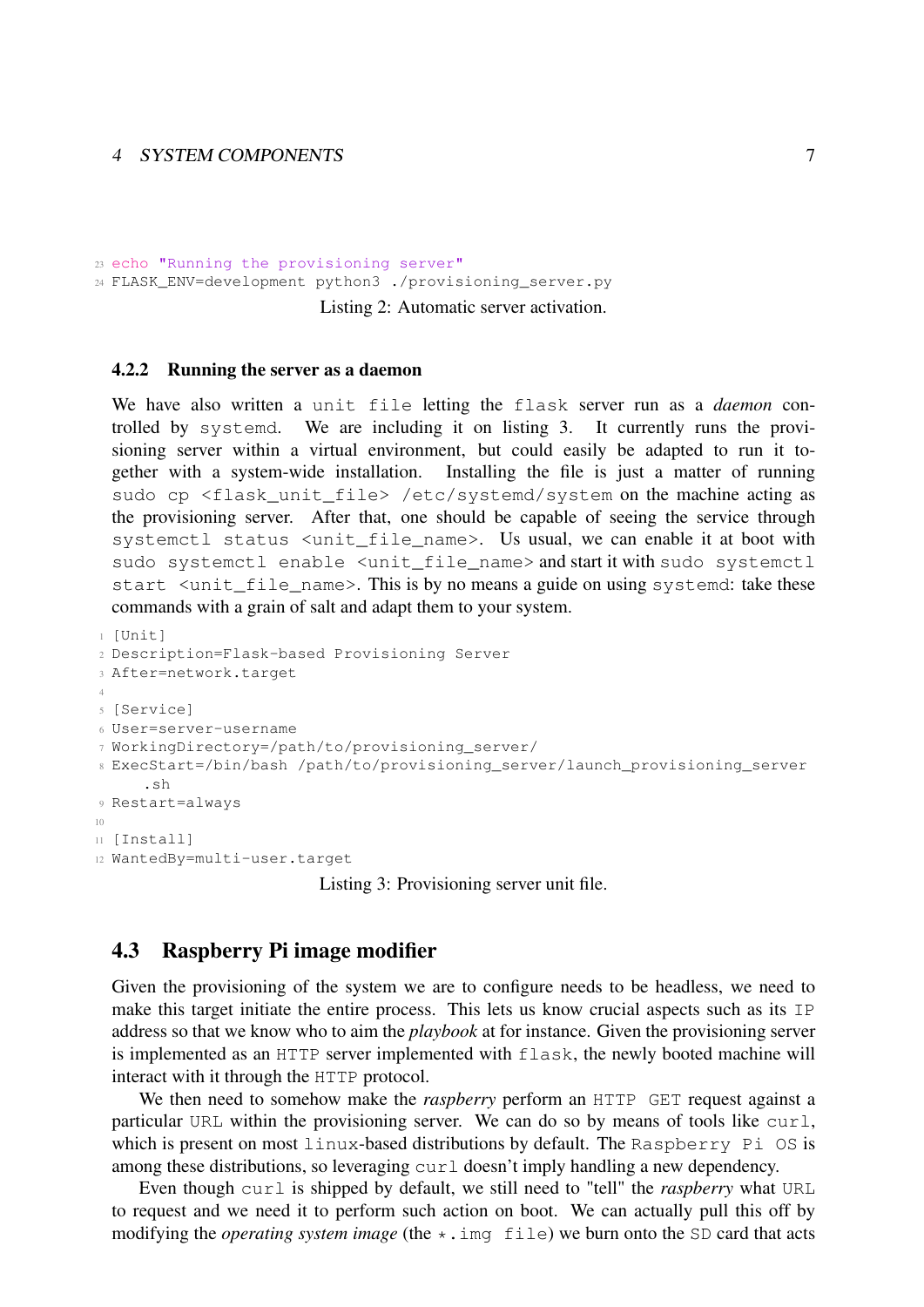as the *raspberry*'s main storage unit. Linux offers the possibility of mounting the image on a *loopback* device that allows us to modify said image directly on an arbitrary *OS*. We just need to provide a *mountpoint* (i.e. a *directory*) to mount the image on and it'll be offered just like any other regular directory.

The catch with the above strategy is that we need to account for an *offset* when mounting the image, as it contains all the boot sectors and whatnot before the actual data partitions. Thankfully, we can use the fdisk utility to gather all the information we might need. Once the image is mounted we'll install a *unit file* just like we did with the flask server before that'll trigger an HTTP request on boot. This service will be disabled by the configuration through the *playbook* so as to avoid reconfiguring the target at hand on every boot.

The key idea here is that the URL we specify on the *unit file* we are adding to the image controls the deployment we are to install on the target itself. This means adding an entire new deployment is just a matter of adding a *server endpoint* (more on that later) and changing the URL on the service we install on a given system.

We'll also leverage this image modification process to add the provisioning server's *public SSH key* to the list of authorized keys for this system. That way, the server won't need any additional arguments to run the playbook or depend on user input of any kind. We'll also "headlessly" enable SSH on the target by touching (i.e. creating an empty file) with name SSH on the /boot partition. The *raspberry* checks it at boot time to decide whether to enable the OpenSSH server automatically or not.

You can find a bash script automating this image modification on listing [4](#page-8-0) and a sample *unit file* automating the request on listing [5.](#page-10-1)

<span id="page-8-0"></span><sup>1</sup> #!/bin/bash

2

```
3 # General paths and variables. Remember to change these if you move
     auxiliary files around!
4 provisioning service="request provisioning.service"
5 services_path="/etc/systemd/system"
6 enabled services="/etc/systemd/system/multi-user.target.wants"
7 pub_key="ansible_controller_key.pub"
 8
9 # Check we are running as root!
10 if [ $EUID -ne 0 ]
11 then
12 echo "Run me as root please :P"
13 exit -114 fi
15
16 # Check we only received one argument!
17 if [ $# -ne 2 ]
18 then
19 printf "Usage: %s <image_file> <mountpoint>\n" $0
20 exit -121 fi
2223 # Check if the file exists
24 if [ ! -e $1 ]
25 then
```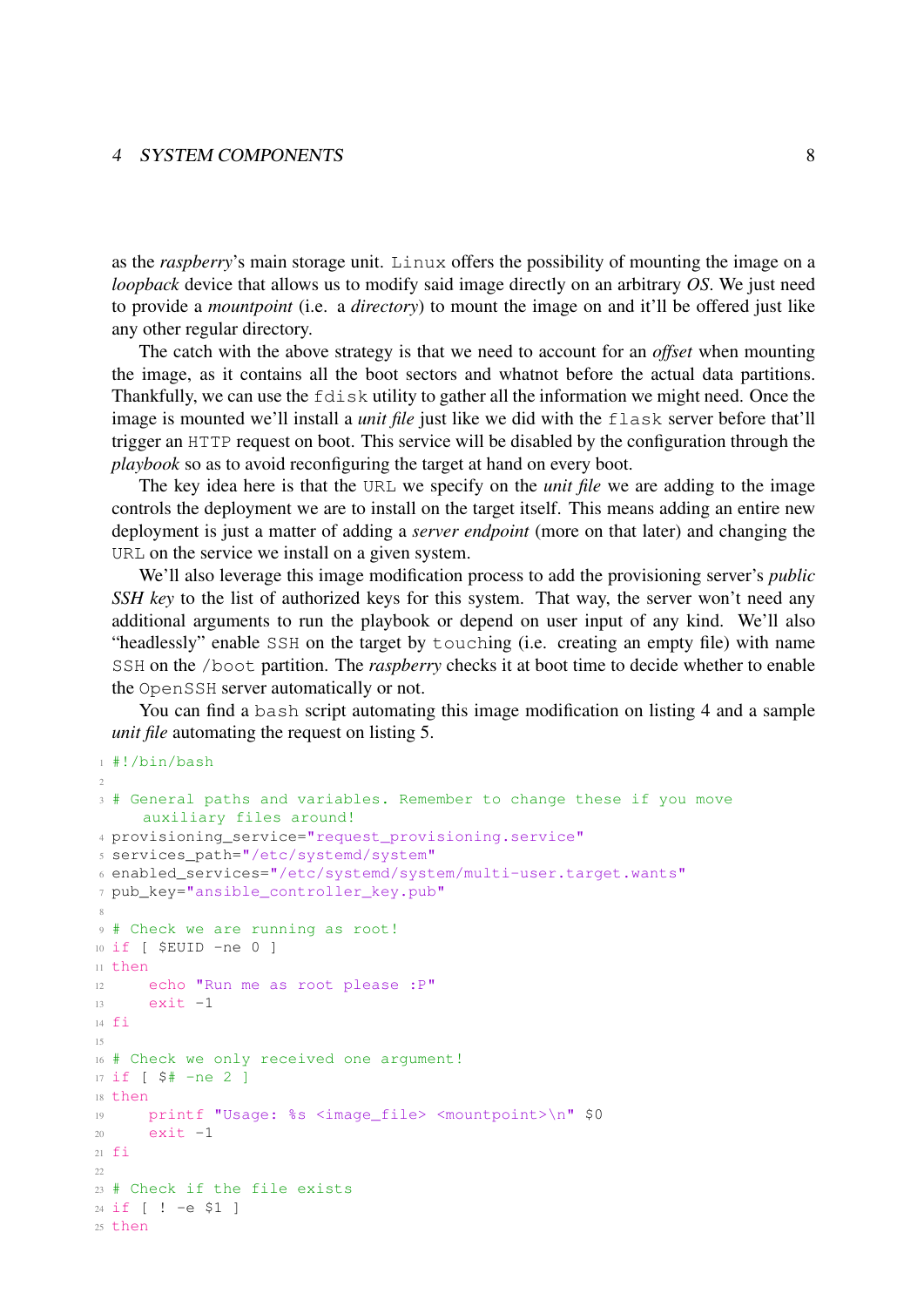```
26 echo "Couldn't find the image at $1. Quitting..."
27 exit -128 fi
2930 # Check the mountpoint exists
31 if [ ! -d $2 ]
32 + h \geq n33 echo "Couldn't find the mountpoint at $2. Quitting..."
34 exit -135 fi
36
37 printf "Analyzing image on file %s\n" $1
38
39 # Get the sector size and partition offsets by parsing the output with awk
40 sector_size=$(fdisk -l $1 | head -n 2 | tail -n 1 | awk '{print $8}')
41 boot offset=$(fdisk -l $1 | tail -n 2 | head -n 1 | awk '{print $2}}')42 rootfs offset=$(fdisk -l $1 | tail -n 1 | awk '{print $2}')
43
44 printf "Detected sector data:\n\tSector Size -> %8d bytes\n\tBoot Offset
       -> %8d sectors\n\tRootfs Offset -> %8d sectors\n"\
45 $sector_size $boot_offset $rootfs_offset
46
47 # Mount the boot partition. It's a FAT32 (vfat) filesystem and we are
     mounting it on a "loop" device
48 # Note the $(()) is what bash calls an arithmetic expansion and let's us do
      "math" within it.
49 # You can read more on that on bash's manpage.
50 printf "Mounting the boot partition...\n"
51 mount -t vfat -o loop,offset=$(($sector_size * $boot_offset)) $1 $2
52
53 # Enable SSH headlessly
54 printf "Touching the ssh file to headlessly enable SSH... \n\infty"
55 touch $2/ssh
56
57 # Sync the changes and unmount the boot partition. Sleep a couple of
     seconds so as not to rush stuff.
     # We did run into some issues without this small delay...
59 printf "Syncing changes and unmounting the boot partition...\n\cdot \mathbb{I}^n60 sleep 2
61 sync && sudo umount $2
62
63 # Mount the rootfs partition. Its an EXT4 filesystem and we are mounting it
      on a "loop" device
64 printf "Mounting the rootfs partition...\n"
65 mount -t ext4 -o loop, offset=$( ($sector size * $rootfs offset)) $1 $2
66
67 # Copy the provisioning service
68 printf "Copying the $provisioning_service file to $services_path\n"
69 cp $provisioning_service $2$services_path
70
71 # Enable the service at boot
72 printf "Enabling $provisioning_service through a link on
     $2$enabled_services/$provisioning_service\n"
```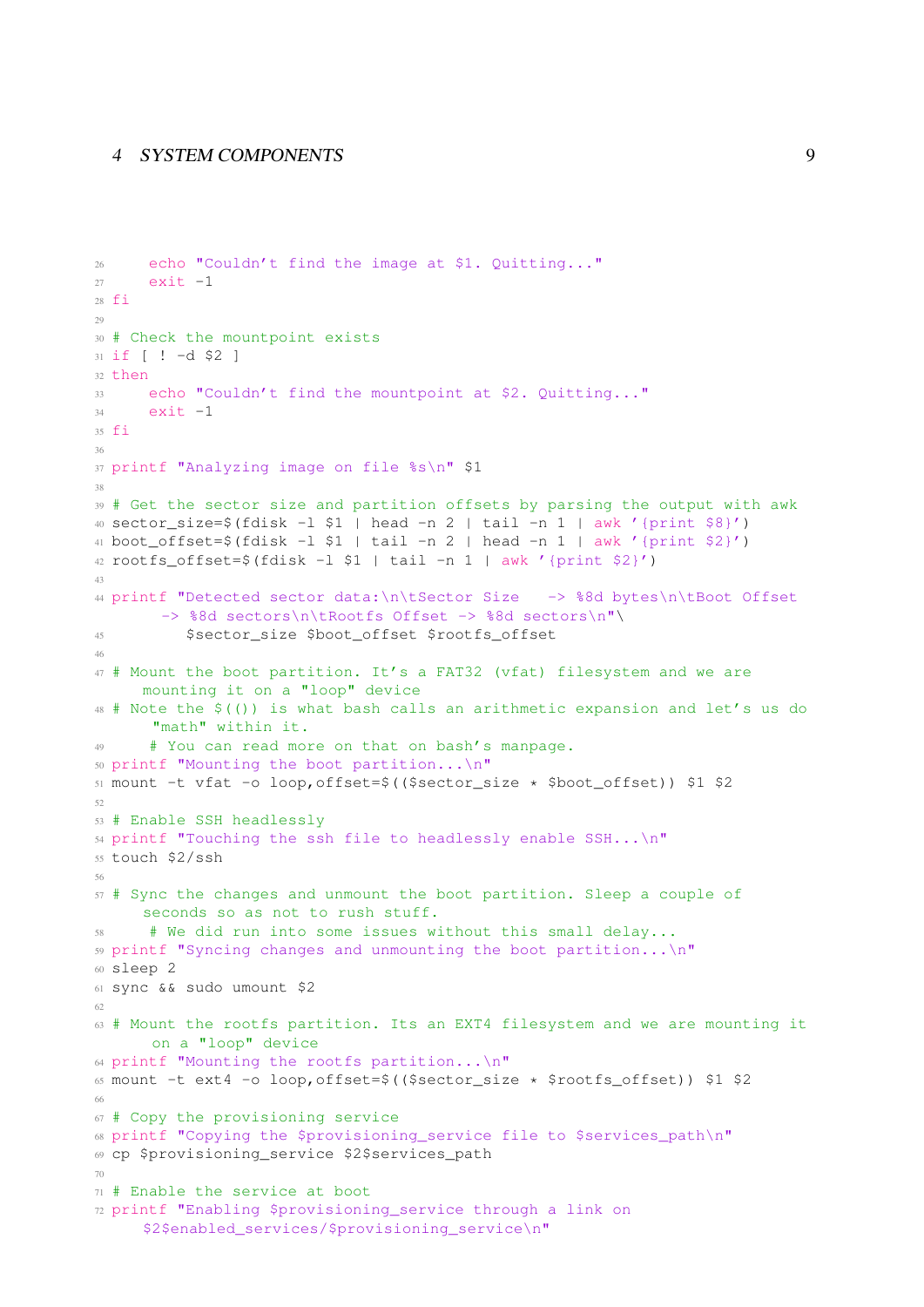```
73 ln -s "$services_path/$provisioning_service" "$2$enabled_services/
     $provisioning_service"
74
75 # Move the public key to the /home/pi/ssh directory so that we can then use
      RSA-based authentication
76 printf "Moving public SSH key into /home/pi/.ssh/authorized_keys"
77 mkdir "$2/home/pi/.ssh"
78 cp $pub_key "$2/home/pi/.ssh/authorized_keys"
79
80 # Sync the changes and unmount the boot partition. Sleep a couple of
     seconds so as not to rush stuff.
81 # We did run into some issues without this small delay...
82 printf "Syncing changes and unmounting the rootfs partition...\n\cdot \mathbb{R}^n83 sleep 2
84 sync && sudo umount $2
0586 printf "Finished modifying the image! Ready to burn : P \n^m87
88 exit 0
```
Listing 4: Automatic modification of the OS image.

```
1 [Unit]
2 Description=Request Ansible Provisioning
3 After=multi-user.target network.target
4 Requires=network-online.target
5
6 [Service]
7 Type=simple
8 ExecStart=/usr/bin/curl http://<provisioning_server_ip>:<
    provisioning_server_port>/<provisioning_configuration>
9 Restart=on-abort
10
11 [Install]
12 WantedBy=multi-user.target
```
Listing 5: Sample confgiuration trigger service.

Even though the process has been automated, the entire procedure can be manually replicated by running the commands found on listing [4](#page-8-0) one by one and adding the desired modifications. One can also modify the script itself. We have just provided the most common steps as a convenience but they are by no means compulsory. One could even burn a *vanilla* (i.e. unmodified) *Raspberry Pi OS* image onto a board and then manually install the service file or just explicitly running a *playbook* against it explicitly, scrapping the system altogether. We want to make clear that this system offers "a way" of doing things without imposing anything on the end user.

### <span id="page-10-0"></span>5 System logic and flow

Knowing the components we are to employ to offer an automatic configuration framework we can then look into how a new system goes from booting to being automatically configured.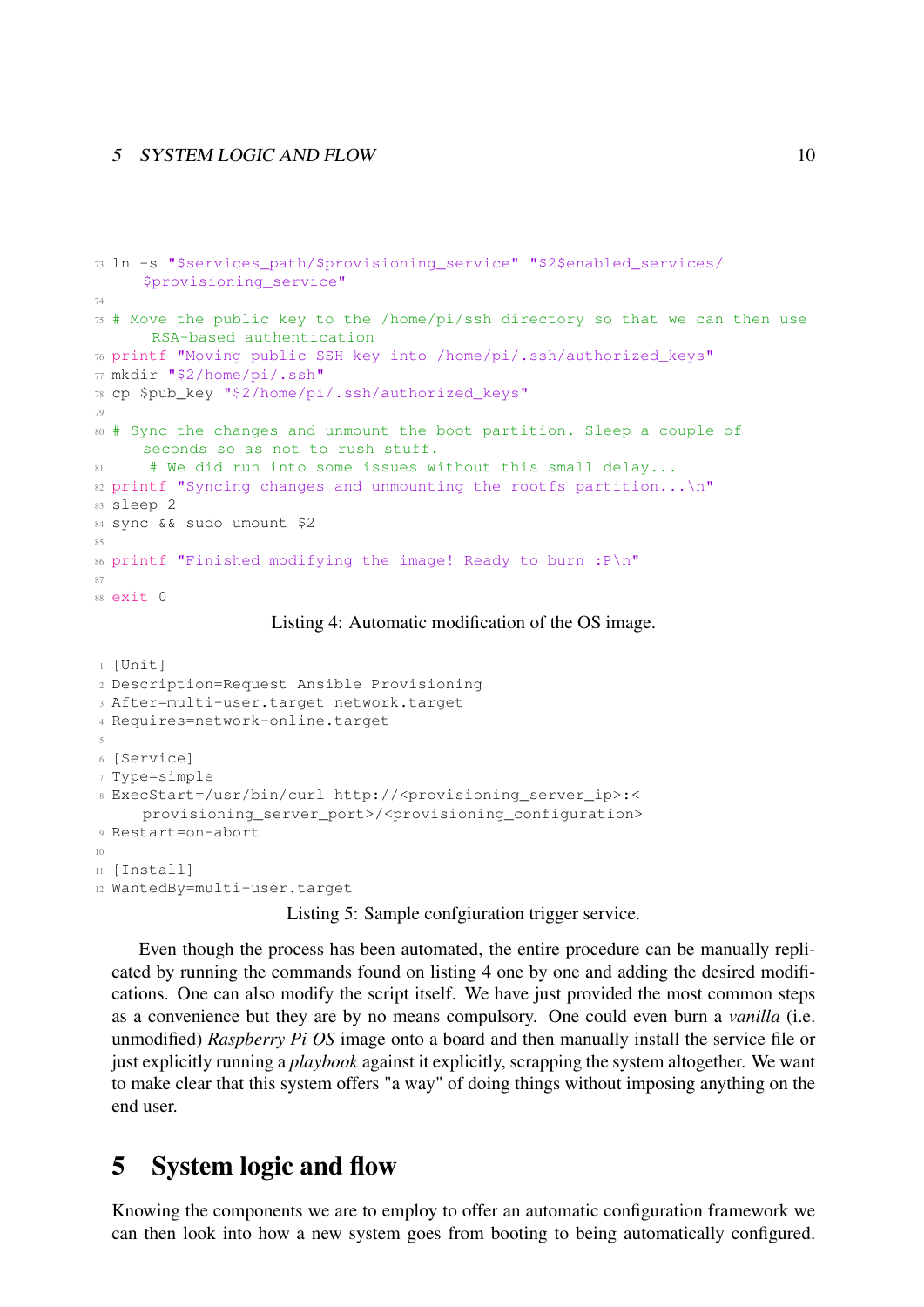We'll look into each of the steps in the process.

#### <span id="page-11-0"></span>5.1 Booting

A newly booted *raspberry* will be first assigned an IP address by a DHCP server. Another approach would be assigning it a static address, but that would imply it's more adequate to run ansible against the *raspberry*, given we know it's address beforehand. That's why we'll assume we have a DHCP server in play, the automatic headless provisioning loses a lot of its appeal otherwise.

#### <span id="page-11-1"></span>5.2 Triggering the configuration

Once the *raspberry* boots, systemd will eventually run the *provisioning service* we added by modifying the image we burnt onto the SD card. This will trigger an HTTP request on the *provisioning server*.

#### <span id="page-11-2"></span>5.3 Server request processing

The *provisioning server* will obtain then execute the function associated to the request's URL. This function will obtain the target's IP address from the request itself (let's not forget the source IP is carried on the IP $\nu$ 4 datagram where the HTTP request is encapsulated). It'll then run the *playbook* associated to the URL against the IP that made the request.

#### <span id="page-11-3"></span>5.4 Cleanup

After all the pertinent tasks are carried out on the target, the service triggering the process will be disabled so that it doesn't start at boot. This will avoid having the target reconfigure itself (possibly loosing data files and whatnot) on each boot.

We then find that the logic driving the system itself is not complex nor long and tedious. We'll now look into how we can augment the server to account for more deployment options and how to make more *playbooks* available.

### <span id="page-11-4"></span>6 Server endpoints: adding new configurations

The structure of our flask-based server is rather simple. Listing [6](#page-12-0) contains the server's code. Line 16 defines a *demonstration endpoint*. The function defined on line 17 will be run whenever an HTTP request is made to the http://<server\_ip>/demo\_endpoint. Then, adding a new deployment is a matter of copying and pasting lines  $16 - 44$  and modifying the *endpoint*'s name together with the path to the target *playbook*, which, in our case, is defined on line 28.

Note how the path to the *playbook* is relative to the directory to where the server file is located (.). This is important, these *playbooks* reside on the server. One will find a playbooks/ directory there under which the *playbooks* one wants to make available should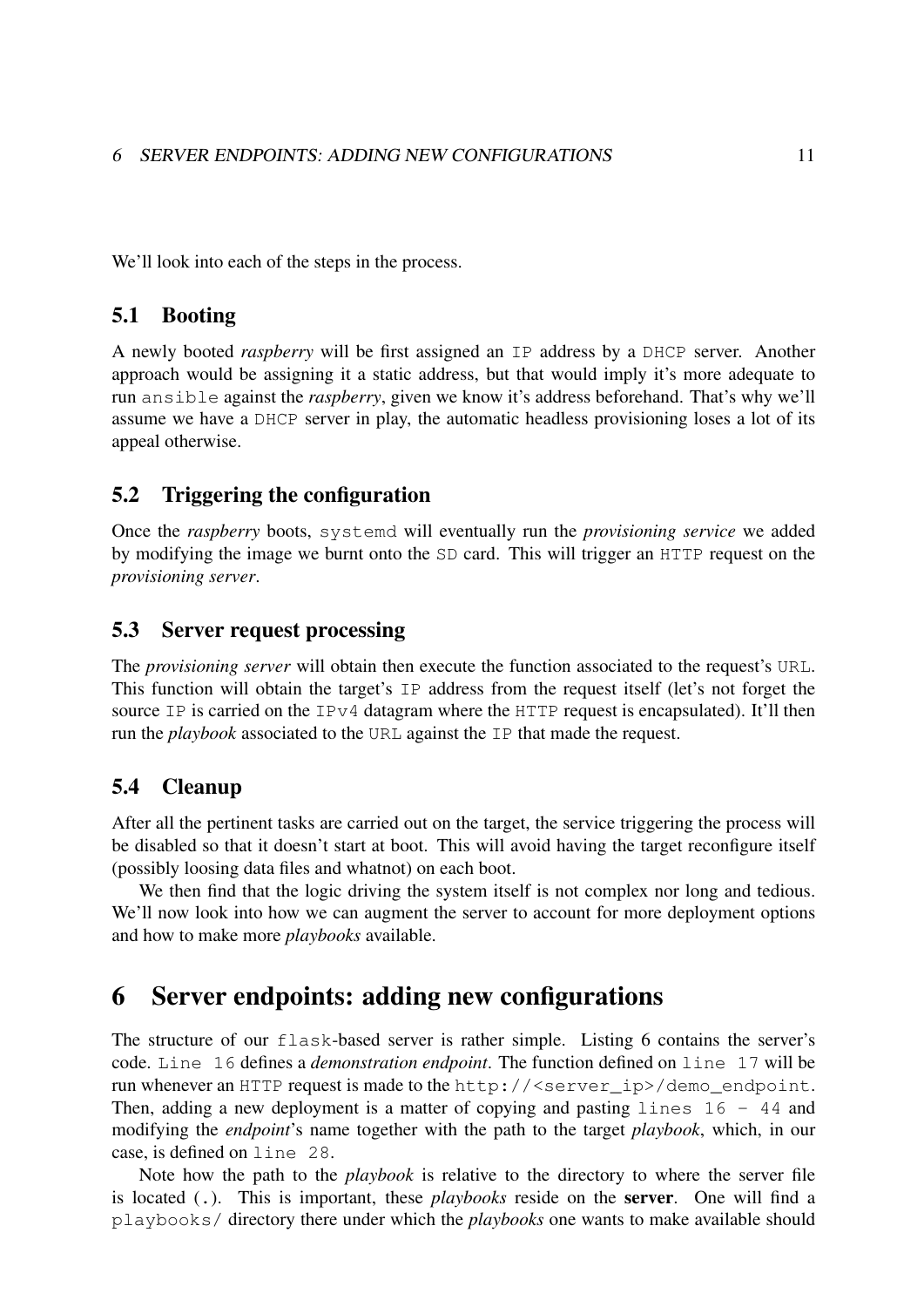be located. One might think that, as along as the path to a *playbook* is correct and the user running the server can read it it'll work. That's actually correct, but we strongly encourage storing all the playbooks in a centralized directory. We have decided to deploy this server through the git version control system, that is, we'll update the server's contents by running git pull within the directory containing all the files. If *playbooks* aren't located under this root server directory, they won't be a part of version control and will have to be manually updated. This is bound to provoke some errors in the long run...

```
1 import flask, subprocess, pathlib, os
2
3 # Variables controlling the server's behaviour
4 USER_NAME = 'pi'
5 SSH_KEY = 'ansible_controller_key'
6
7 # Choose whether to print messages to STDOUT (DBG is True) or to a log
8 # file on the same directory (DBF is False)
9 DBG = False
10
11 # Instantiate a Flask app
12 app = flask.Flask(__name__)
13
14 # Define an endpoint. The 'demo_endpoint' text is the one YOU SHOULD
    INCLUDE in the
15 # request_provisioning.service file when modifying a Raspberry Pi OS
    image!
16 @app.route("/demo_endpoint")
17 def trigger_demo_provisioning():
18 # Print the IP address of the client that made the request
19 print("Provisioning client @ {}".format(flask.request.remote_addr))
20 if not DBG:
21 # Run ansible-playbook against the IP of the client that requested
    provisioning
22 # Note the last element of the list is what controls the
    configuration that
23 # will be deployed on any given RPi!
24 out = subprocess.run(['ansible-playbook',
25 ' -i', "\{\}, "\ format(flask.request.remote_addr),
v_{\text{u}}, \text{USER\_NAME},27 '--private-key={}'.format(SSH_KEY),
28 './playbooks/demo_playbook.yml'],
29 capture_output = True)
30
31 # If not debugging, print ansible's output to a log file on this
    directory
32 pathlib.Path("ansible.log").write_text(out.stdout.decode())
33
34 # Return an answer based on anisble-playbook's return code!
35 return flask.jsonify({'provisioning_ok': out.returncode == 0}), 200
36 else:
37 # If debugging print the ansible-playbook's output to STDOUT (i.e.
    the running terminal or
38 # the service's log, which we can querry with journalctl)
```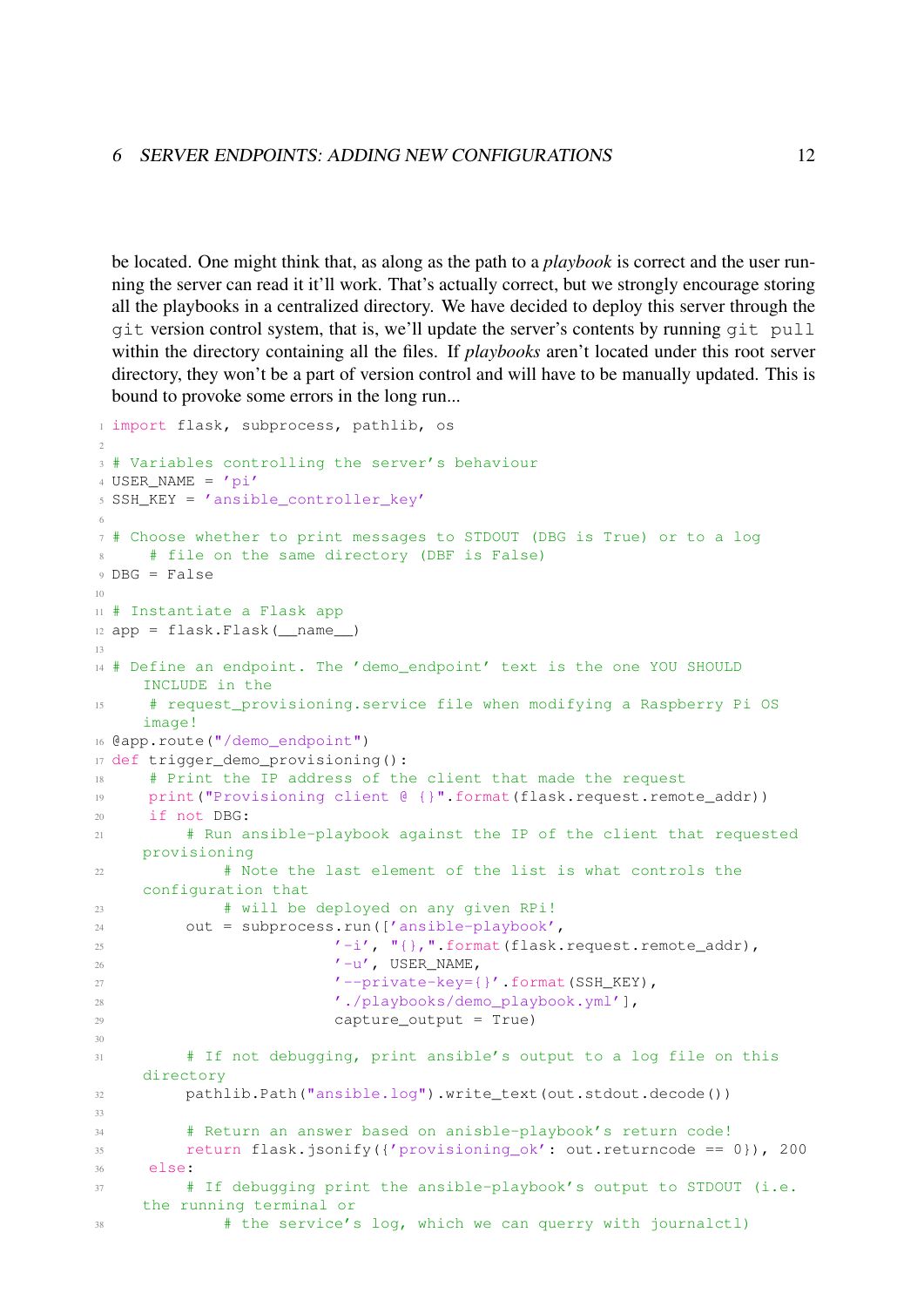```
39 out = \cos \cdot \text{system('ansible-player -i } \}, -u \} - \text{private-key} = \{\} '.format(
40 flask.request.remote_addr, USER_NAME, SSH_KEY, './playbooks/
     demo_playbook.yml'
41 ))
42
43 # Return an answer based on anisble-playbook's return code!
44 return flask.jsonify({'provisioning_ok': out == 0}), 200
45
46 # Define a default endpoint for checking whether the server is listening as
     it should
47 @app.route('/')
48 def check_server():
49 print("Got a request from {}!".format(flask.request.remote addr))
50 return flask.jsonify("You see me! :P"), 200
5152 # Run the flask application
53 if __name__ == ' __main_':
54 # Bind to (i.e listen for connections on) every network interface.
55 # This can be changed to only allow hosts on the LAN to
56 # trigger configurations.
57 app.run(host = '0.0.0.0', port = 8080)
```
Listing 6: The provisioning server.

## <span id="page-13-0"></span>7 Testing new playbooks

Even though *playbooks* will be run when booting a new system, triggering test runs in this way is rather unfeasible. That's why we would like to point out that one may run these *playboooks* explicitly from any system that's got ansible installed. Doing so is just a matter of running the command found on listing [7.](#page-13-1) One need only provide the target's IP address and have a local copy of the *playbook* to test.

```
1 # Command breakdown:
2 # ansible-playbook: Program executing a playbook against a target.
     # Options:
4 # -k: Ask for the SSH login password. That way we don't have to
    configure keys.
5 # -u <target_name>: Username to run the tasks as on the target.
6 # -i <target_ip>,: The target's IP. The trailing comma IS NEEDED,
    as it
7 # tells ansible-playbook this is a list of targets and not a
    targets
8 # filename.
9 # <path_to_playbook>: Path to the playbook to run.
10
11 # One can optionally use the -K option to provide the password to use
    for
12 # privilege escalation.
13
```